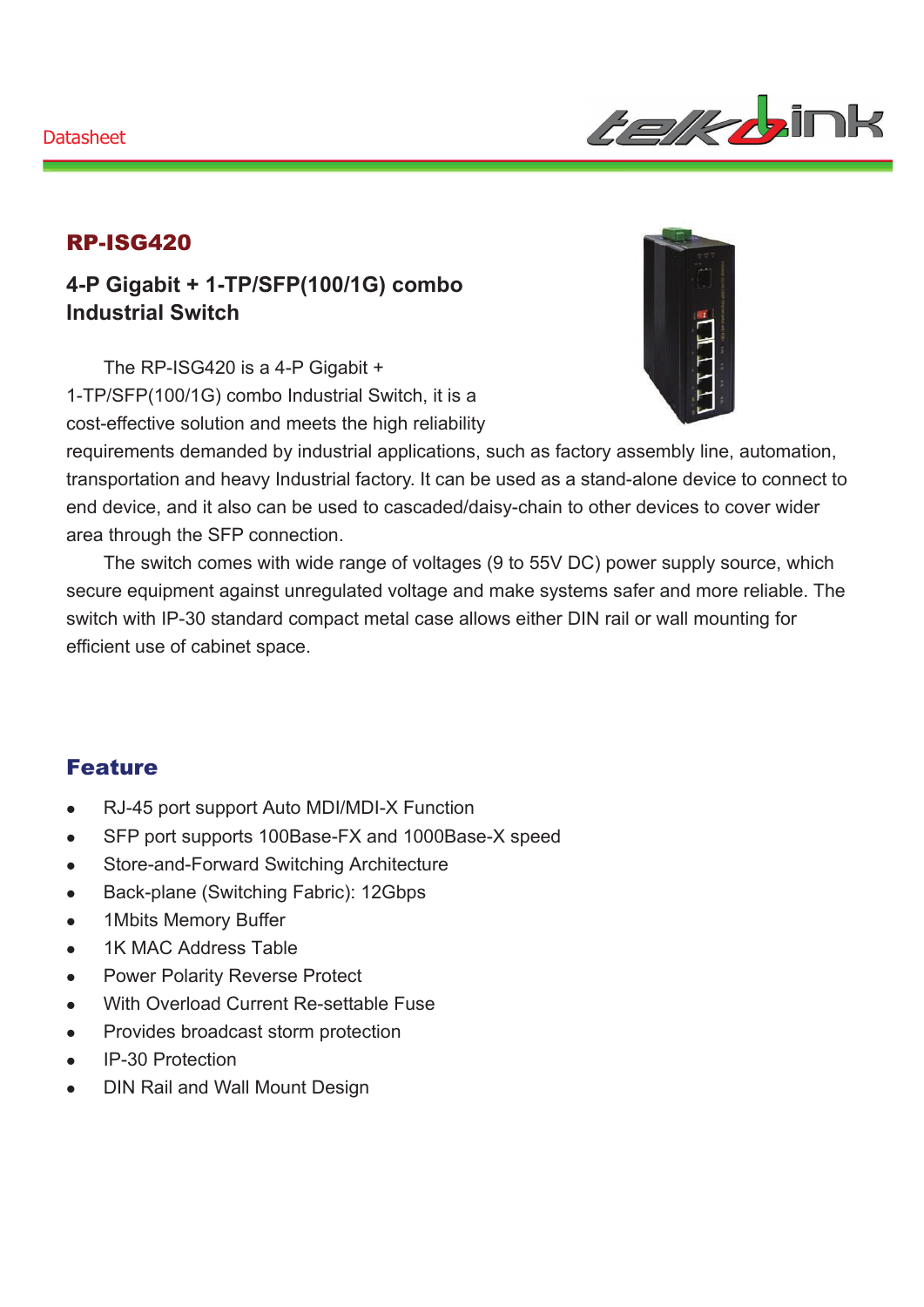# Specification

| <b>Standards</b>                | • IEEE 802.3 10Base-T Ethernet                                   |
|---------------------------------|------------------------------------------------------------------|
|                                 | IEEE 802.3u 100Base-TX Fast Ethernet                             |
|                                 | • IEEE 802.3ab 1000Base-T Gigabit Ethernet                       |
|                                 | IEEE 802.3z 1000Base-X Gigabit Ethernet                          |
|                                 | • IEEE802.3x Flow Control and Back Pressure                      |
| <b>Switch Architecture</b>      | • Back-plane (Switching Fabric): 12Gbps                          |
| <b>Data Processing</b>          | • Store and Forward                                              |
| <b>Flow Control</b>             | • IEEE 802.3x Flow Control and Back Pressure                     |
| <b>Jumbo Frame</b>              | $\bullet$ 10KB                                                   |
| <b>MAC Table Size</b>           | $\bullet$ 1K                                                     |
| <b>Packet Buffer Size</b>       | • 1Mbits                                                         |
|                                 | • 5 RJ-45 Port: 10/100/1000BaseT(X) auto negotiation, Auto       |
| <b>Network Connector</b>        | MDI/MDI-X function, Full/Half duplex                             |
|                                 | • 1x SFP 100/1000M BaseX, combo with1x10/100/1000M TX            |
|                                 | • UTP/STP above Cat.5e Cable, EIA/TIA-568 100-ohm (100m)         |
| <b>Network Cable</b>            | · Fiber Cable (Multi-mode):50/125um,62.5/125um                   |
|                                 | • Fiber Cable (Single-mode): 9/125um                             |
| <b>Protocol</b>                 | • CSMA/CD                                                        |
| <b>LED</b>                      | • PW1(Power 1) Green, PW2(Power 2) Green, ERR( Fault ) Amber     |
|                                 | • TX/RJ-45 port: LNK (Link/Active) Green, SPD(Speed)             |
|                                 | 10/100(OFF), 1000 (Green)                                        |
|                                 | • SFP Fiber Per port: Link (Green), Active Flash                 |
| <b>DIP Switch</b>               | • DIP 1: OFF: Port 5 SFP (DEFAULT); ON: Port 5 TX                |
|                                 | DIP 2: OFF: SFP 1000M; ON: SFP 100M                              |
| <b>Power Supply</b>             | • Redundant Dual DC 9V-55V Power Input                           |
| <b>Power Consumption</b>        | • 5.76W@48 VDC full load                                         |
|                                 | • Relay outputs with current carrying capacity of 1A @24VDC      |
| <b>Alarm Relay Contact</b>      | Relay in short circuit mode when 2 powers are connected. in open |
|                                 | circuit mode when only one power supply is connected             |
| <b>Removable Terminal Block</b> | • Provide 2 Redundant power, alarm relay contact, 6 Pin          |
| <b>Surface temperature</b>      | • Aluminum housing Surface temperature stays the same as ambient |
|                                 | temperature with a full load in a 75°C chamber                   |
| <b>Operating Temperature</b>    | • -40°C~75°C fully tested with full load 100M cable length       |
| <b>Storage Temperature</b>      | $-40^{\circ}$ C~85 $^{\circ}$ C                                  |
| <b>Operating Humidity</b>       | • 5% to 95% (Non-condensing)                                     |
| <b>Housing</b>                  | • Rugged Metal , IP30 Protection                                 |
| <b>Dimension</b>                | • 142 x 43 x 105mm (LxWxD)                                       |
| <b>Installation mounting</b>    | • DIN Rail mounting and Wall Mounting                            |
| <b>EMC/EMS</b>                  | $\bullet$ CE, FCC                                                |
| <b>EMI</b>                      | • FCC Part 15 Subpart B Class A                                  |
|                                 | • CE EN 55022 Class A                                            |